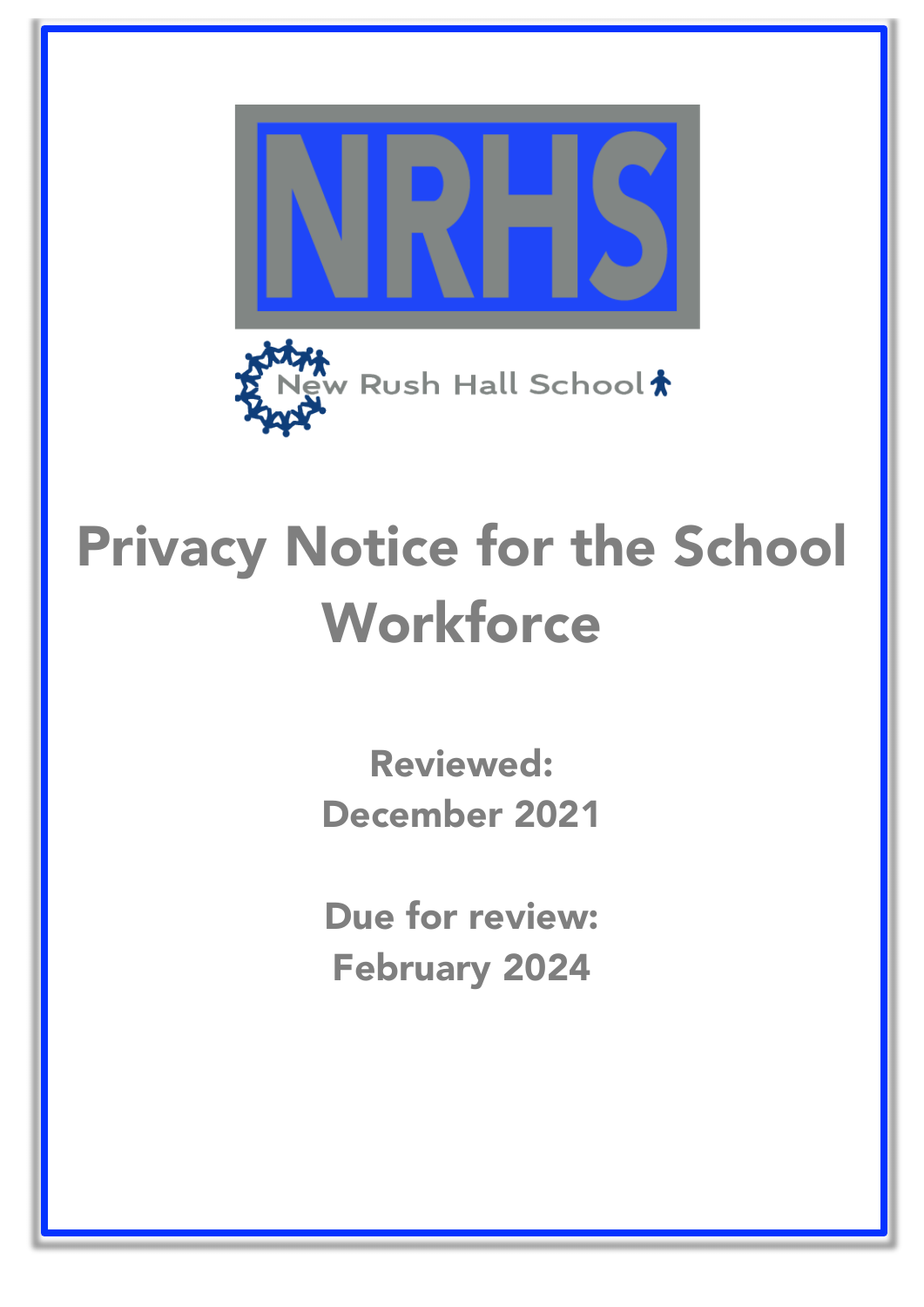# Privacy Notice for the School Workforce

This notice explains how we use information about you and what we do with it. We call this information about you 'personal data' or personal information'.

## Who we are

We are New Rush Hall School (NRHS), Fencepiece Road, Ilford, G6 2LB.

# Collecting and storing information

We process personal data relating to pupils, parents/carers, staff, Governors of our organisation. We will not give information about our governors to anyone without consent unless the law allows us to do so.

## Storing personal data

We will only keep your information for as long as we need it or for as long as the law requires us to. We have a policy which explains how long we keep information, it is called the Records Retention Policy and if you would like to discuss this in greater detail please contact the Federation Business Manager, details at the end of this form.

Any personal data that we are required to keep about staff is securely stored, with limited access for staff. No decisions will be made about you based on this data and you will not suffer any detriment or harm by having it stored in/on our secure systems.

## We use the data:

The purpose of processing this data is to help us run the school, including to:

- Enable you to be paid
- Facilitate safe recruitment, as part of safeguarding obligations towards pupils
- Support effective performance management
- Inform our recruitment and retention policies
- Allow better financial modelling and planning
- Enable ethnicity and disability monitoring
- Improve the management of workforce data across the sector
- Support the work of the School Teachers' Review Body

#### The categories of staff information that we collect, hold and share include:

- Personal information (such as name, home address and school email address).
- Date of Birth, marital status and gender
- Salary, annual leave, pension and benefits information
- Recruitment information, including copies of right to work documentation, references and other information included in a CV or cover letter or as part of the application process
- Qualifications and employment records, including work history, job titles, working hours, training records and professional memberships.
- Performance information
- Outcomes of any disciplinary and/or grievance procedures
- Absence data
- Personal ID/proof of address
- Personal photograph (for staff identity purposes)
- Bank account details, payroll records, National Insurance number and tax status information
- DBS information
- Data about your use of the school's information and communications system

We may also collect, store and use information about you that falls into 'special categories' of more sensitive personal data. This includes information about (where applicable):

- Race, ethnicity, religious beliefs, sexual orientation and political opinions
- Trade union membership
- Health, including any medical conditions and sickness records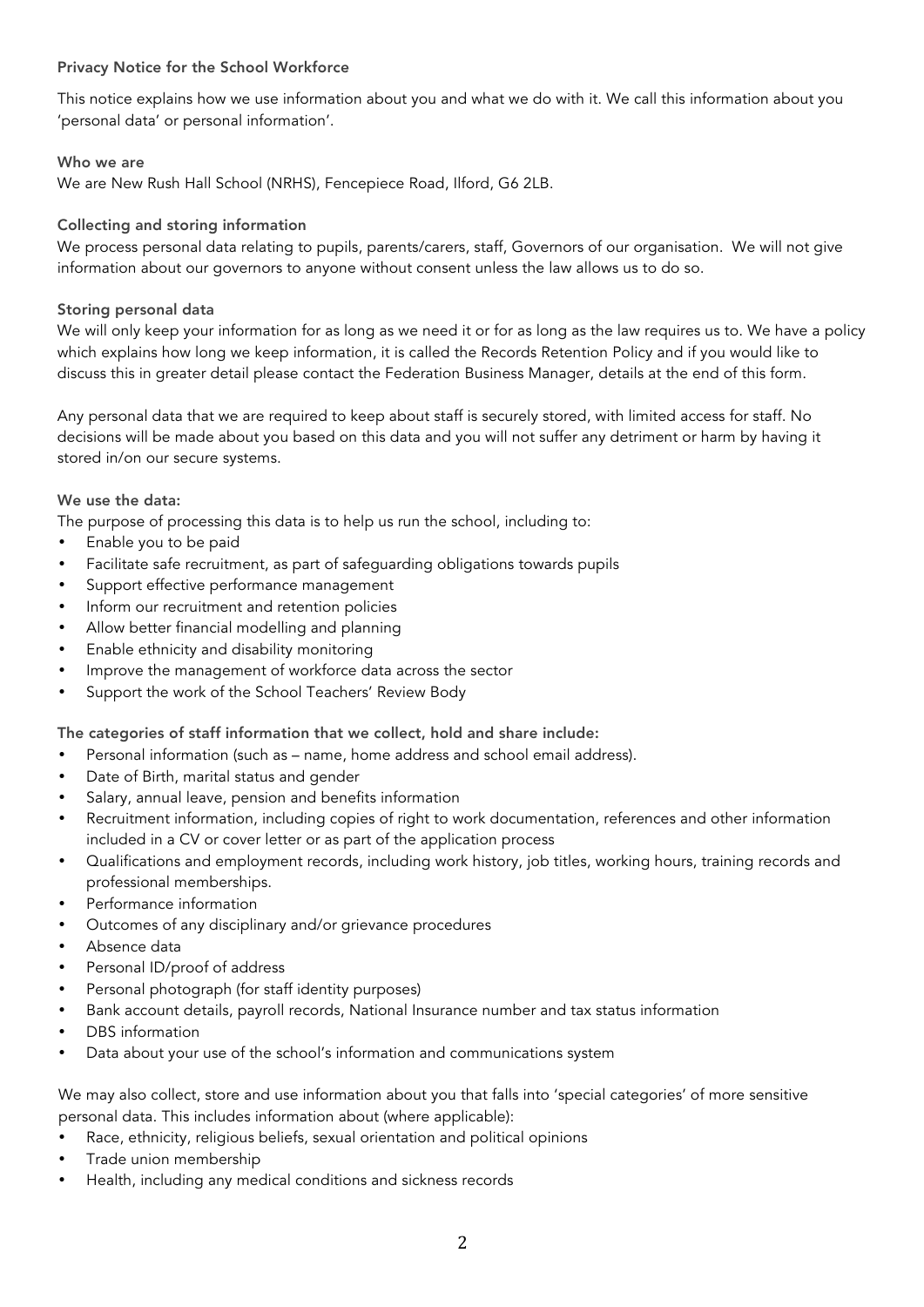The lawful basis on which we use this information

All data we process is in accordance with the rules as laid down in statute, including the Data Protection Act 2018, the Education Act 1996, the Education and Skills Act 2008 and the Apprenticeship, Skills, Children and Learning Act 2009 and Children Act 2014.

We use personal data about staff to ensure that we fulfil our legal obligation to offer educational opportunities to our pupils, and are able to look after the needs and requirements of everyone in our learning community. We use personal data about our staff to ensure that we can support them in offering teaching and learning and in their personal development.

Where we rely on consent to process personal data about individuals in our school, we ensure that we obtain that consent freely and in a positive manner. Anyone whose personal data is processed on the basis of consent can withdraw that consent easily and quickly. See "Requesting access to personal data & individual rights" listed later in this notice".

Please note that the main reasons for our processing of personal information is due to

- 1. We need to, to comply with the law.
- 2. We need to, to carry out a task in the public interest.
- 3. We need to, protect someone's interests.
- 4. To communicate with you/parents/carers.

## Who will see your personal data

We will only share your information with people who have a legal or operational reason to see it. For pupils, this could include anyone directly involved in planning, providing or supporting educational opportunities. For parents/carers, this could include anyone who needs to be involved in conversations about your child's progress at our school.

All staff personnel files are held securely by the Federation Business Manager, and are only available to the Senior Leadership Team.

Personal data about Governors is held by the Clerk to the Governors. It is only available to the Clerk and those involved in the administration to Governors, and is kept in order to ensure that NRHS school, complies with our legal obligations regarding Governance.

It is necessary in some circumstances, sometimes by the law, that personal information is processed, or used, by a third party to the school. These third parties are:

| <b>Supplier Name</b>                       | Personal or Personal Sensitive |
|--------------------------------------------|--------------------------------|
| Arbor MIS                                  | <b>PS</b>                      |
| <b>Bluesky Education</b>                   | P                              |
| <b>CPOMs</b>                               | PS                             |
| <b>DfE</b>                                 | PS                             |
| Egress                                     |                                |
| Osborne Technologies - Entry Sign          | P                              |
| <b>LGFL</b>                                | PS                             |
| London Borough of Redbridge                | PS                             |
| Mayflower Online Disclosures (DBS Checks)  | <b>PS</b>                      |
| Medigold Health                            | <b>PS</b>                      |
| <b>NHS</b>                                 | <b>PS</b>                      |
| Public Health England                      | <b>PS</b>                      |
| Orbis Payroll and HR Services              | PS                             |
| Sandgate Systems (Every)                   | P                              |
| Schools Advisory Service (Staff Insurance) | <b>PS</b>                      |
| Wonde                                      | P                              |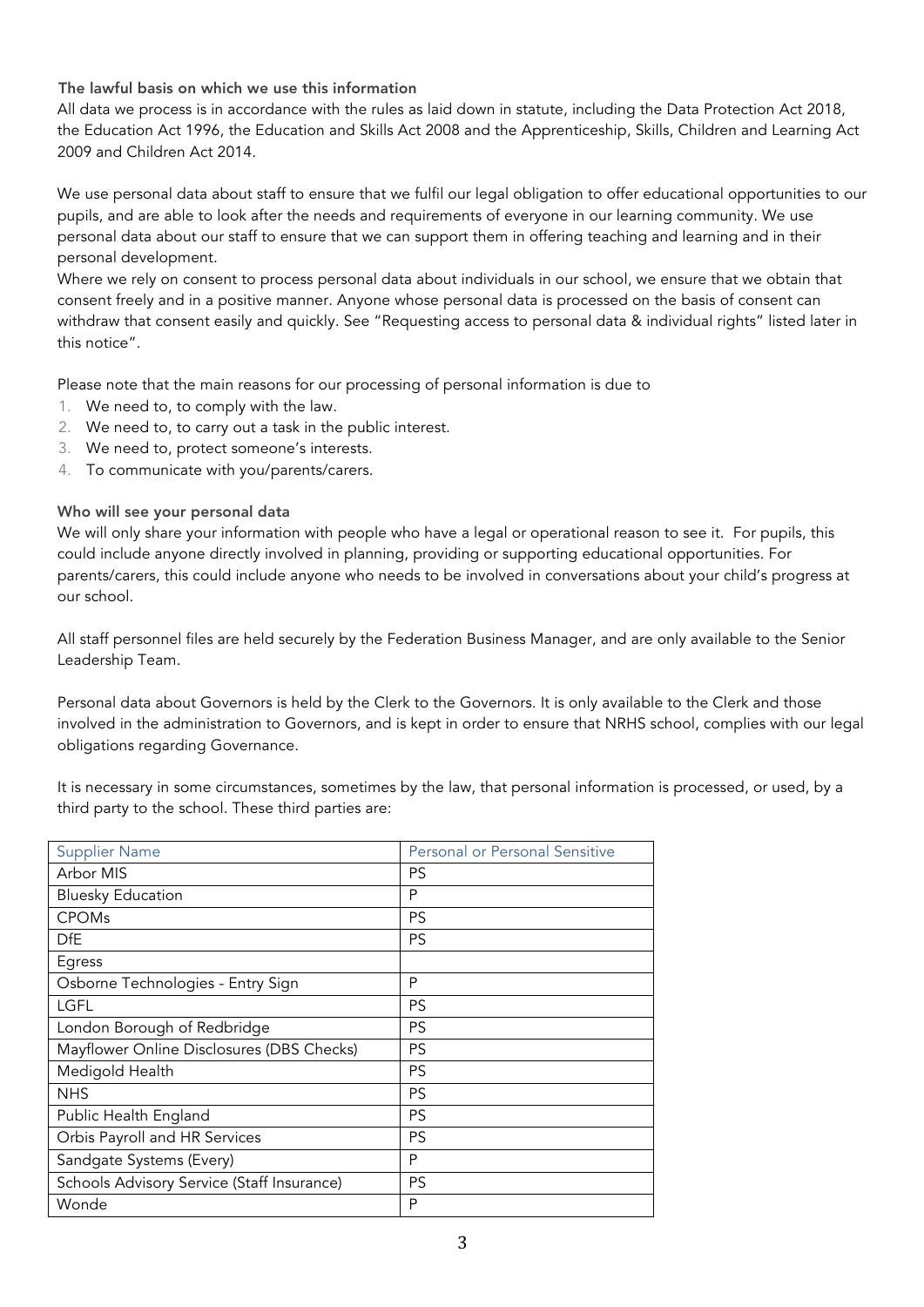#### Data collection requirements

To find out more about the data collection requirements placed on us by the Department for Education (for example; via the school census) please see the following web link: - https://www.gov.uk/education/data-collection-andcensuses-for-schools.

## **CCTV**

Our school uses CCTV cameras for the purposes of monitoring our premises. There are visible signs showing that CCTV is in operation and images from this system are securely stored where only a limited number of authorised persons may have access to them. We may be required to disclose CCTV images to authorised third parties such as the police to assist with crime prevention or at the behest of a court order.

## Requesting access to personal data & individual rights

The Data Protection Act 2018 allow parents and pupils the right to access the information that we hold about them. Additionally, the Education Act 1996 allows parent's the right to access most of their child's educational records. To make a request for information; please use the contact details that can be found at the end of this notice. You also have the right to:

- Object to processing of personal data that is likely to cause, or is causing, damage or distress.
- Prevent processing for the purpose of direct marketing.
- Object to decisions being taken by automated means.
- In certain circumstances, have inaccurate personal data rectified, blocked, erased or destroyed.
- Claim compensation for damages caused by a breach of the Data Protection regulations.

If you have a concern about the way we are collecting or using your personal data, we request that you raise your concern with us in the first instance.

#### **Contact**

If you would like to discuss anything in this privacy notice or make a request for information, please contact:

#### Ros Dennison, Federation Business Manager at NRHS

Please note our Statutory Data Protection Officer details are below:

Pervinder Sandhu London Borough of Redbridge Lynton House, 255-259 High Road, Ilford, IG1 1NY dataprotection.schools@redbridge.gov.uk

Alternatively, should we not be able to provide a satisfactory answer to your request in the first instance, you may wish to contact the Information Commissioner's Office (ICO) directly using the following details:

Information Commissioner's Office Wycliffe House Water Lane Wilmslow Cheshire SK9 5AF 0303 123 1113 www.ico.org.uk/concerns/

Please click on the links below: